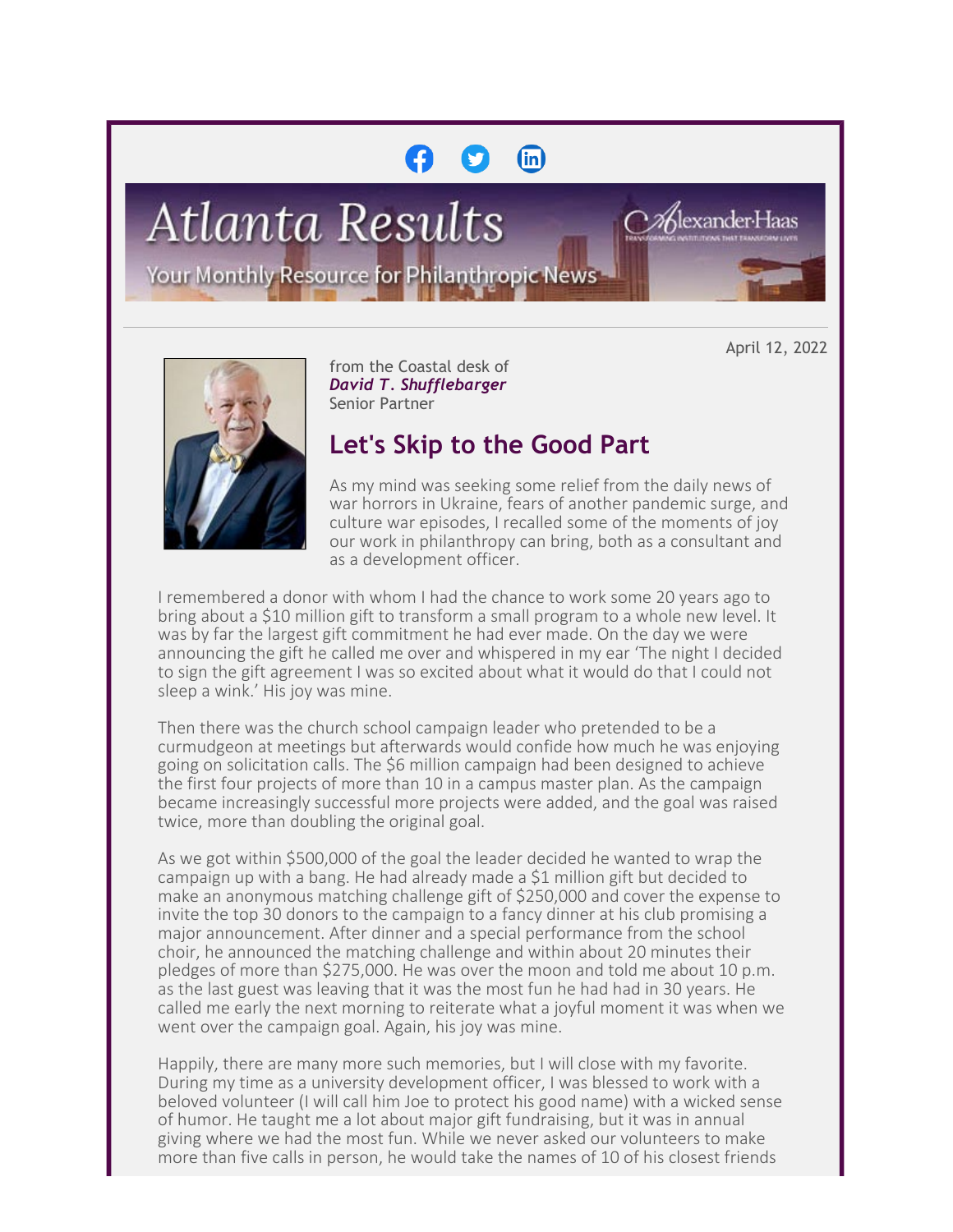who were donors.

Instead of calling on them in person, he would write a nice letter asking them to renew their gift. Some, did, indeed, do so. However, for those who had not responded within a month, he took great delight in writing them blistering letters along these lines.

*'I cannot believe what a cheapskate you are or why I even consider you a good friend. I know how much your house is worth, I saw that new Mercedes in your driveway and heard you went to Europe for a month vacation. What kind of person are you who has all that money but won't make a gift to help deserving students at the university get a good education? I am ashamed to admit I know you. If you have any decency, you will write a check immediately for twice what you gave last year.'*

He copied me on these letters and the first time I saw one I went into a panic and called him to ask about the wisdom of such an approach. His only response was 'trust me.' Sure enough, I began to get gifts from the recipients with notes like 'despite your poor judgment in involving a volunteer like Joe, I am making a gift again this year.' Later, I learned that Joe had used this approach on his friends in some other campaigns and they sometimes deliberately delayed their gift just so they would get such a letter from him. He confided in me that thinking up new ways to insult his friends for a good cause was one of the most enjoyable things he did. Once I understood that I looked forward to reading my copies of his letters every year and still recall them fondly some 40 years later.



airing a feature, **[Be Haas: Atlanta's Fundraising Force,](https://cl.exct.net/?qs=0921b2a869337999101c37d772f4a374d9523a31be1a8dae9dbf1fc8f1e5481db3400420f728e5b36ddd3bab5cd33e9c)** a look at the extraordinary life and career of the first fundraising consultant in the Southeast. Friends and colleagues reminisced about Be, sharing stories of how she helped mold what is now a very vibrant philanthropy community.

Whether you worked with her, knew her socially, or heard a story about this unique woman, you will have a heightened appreciation for our friend, our founder, Be. **[Take a few minutes](https://cl.exct.net/?qs=0921b2a8693379991dc84b1d884e53b0d3f0ca38405fa5508b4dc143e685c5bd4b89585e3f6794c2a5410a4dd1efbd6d) [to watch here.](https://cl.exct.net/?qs=0921b2a8693379991dc84b1d884e53b0d3f0ca38405fa5508b4dc143e685c5bd4b89585e3f6794c2a5410a4dd1efbd6d)**

# **Scott's Gift in Atlanta Again**

MacKenzie Scott has made her biggest publicly announced gift, handing out \$436 million to **Habitat for Humanity International** and 84 of its U.S. affiliates, the

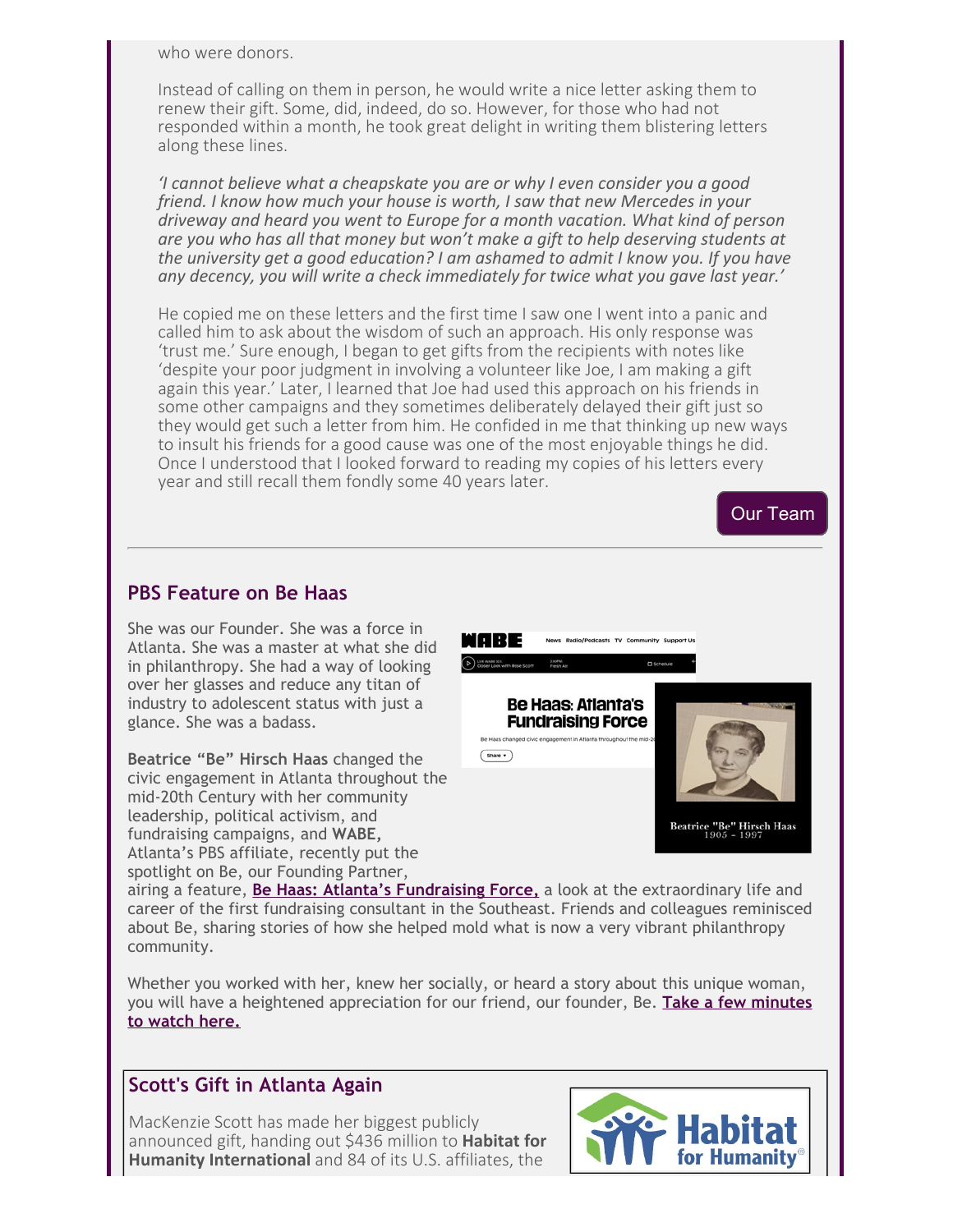charity announced Tuesday. This latest gift follows \$281 million (we told you in the previous issue of this newsletter) to the Boys & Girls Clubs of America and 62 of its local chapters around the country. Congratulations to our Alumni Client Partners.

### **Gifts Not Captured…Captured**

New research suggests that a significant share of Americans donate cash that isn't counted because it doesn't go to nonprofits. Nearly a third of Americans give money to structured community organizations that aren't registered charities, such as mutual-aid groups or rent-relief funds. Also, about a third make cash gifts to individuals, often friends or family, through direct payments, crowdfunding efforts, online fundraisers, or other means.

These findings are from the first in a series of reports by GivingTuesday and by Data Commons, GivingTuesday's research arm, and sets out to measure the range of informal and often individual ways that people pursue social good, including mutual-aid groups, GoFundMe-like crowdfunding platforms, meal trains for sick neighbors, and neighborhood rentrelief funds.

#### **[Read the report here.](https://cl.exct.net/?qs=0921b2a869337999e16ccb8d3184f5d18a68ec2a4d14023ab1005bbdf79bd2bf69434bfc537e3249cfaddddd57461072)** *COP, 4-8*

#### **Wealthy Donors of Color Gift Report**

A report from the **Donors of Color Network** (DOCN) found that \$56 million was given to charity from high-net-worth donors of color. The median annual gift was \$87,500. The report also found more than 65% of the donors had earned their wealth; and more than half of those interviewed explicitly ranked their donation priorities, with 44.4% prioritizing social justice, 39.7% prioritizing women's and gender rights, and 36% prioritizing racial equity. **[Report is here](https://cl.exct.net/?qs=0921b2a869337999e110370c0fdbe52fe6e3db9ec8dacddaf8a7f33fa87679f25b39660654624f8bd79f957189b353ce).**

#### **Fundraisers Optimistic**

Conducted in late December 2021 and early January 2022, **Association of Fundraising Professionals**' latest *Fundraising Confidence Survey* asked fundraisers how optimistic they were about reaching their annual fundraising goal in 2021. Respondents indicated an average confidence level of 8.04 (out of 10) for reaching their 2021 fundraising, up from 7.63 at the end of September 2021 and 6.52 in September 2020. **Giving USA 2021,** data to be release in May, will shed light on how successful fundraising was in 2021. *PND, 3-7*

[Our Facebook](https://cl.exct.net/?qs=0921b2a8693379997a3516fa9cd974b21c0f9a32445e5e608f41d7ba3d9e7b469fd6afa96fb449429f411fc3c87971d4)

# [Our Linkedin](https://cl.exct.net/?qs=0921b2a869337999b11ada2669b11f494c6ea00bbbe1230889370eb77ff998951922586eb54ab0160e07113ab922ae30)

# **We Know Atlanta Nonprofits**

For more than 35 years, Alexander Haas has been a fixture in the Atlanta nonprofit community. We are honored to have worked with some of the largest, and some of the smallest, organizations that help make Atlanta a better place to live.

# [Our ATL Clients](https://cl.exct.net/?qs=0921b2a869337999e610138a02a13956dcd08305c00a964c3b30ddedc5b43b10c4a479fd50e570d972ccceb2776cb099)

# **A Fresh Approach to Nonprofit Fundraising**

Our services aren't cookie cutter. We don't operate with a boilerplate, merely changing names and locations. We craft each and every service we provide to match your unique needs, wants and abilities. We work hard and expect you to do the same. Together we can help you transform your organization, your fundraising, and the people you serve.

Whether your need is in Capital Campaign, Annual Fund Campaign, Major Gifts, Leadership Annual Giving, Planned Giving or all of the above, we take a fresh approach to nonprofit fundraising.